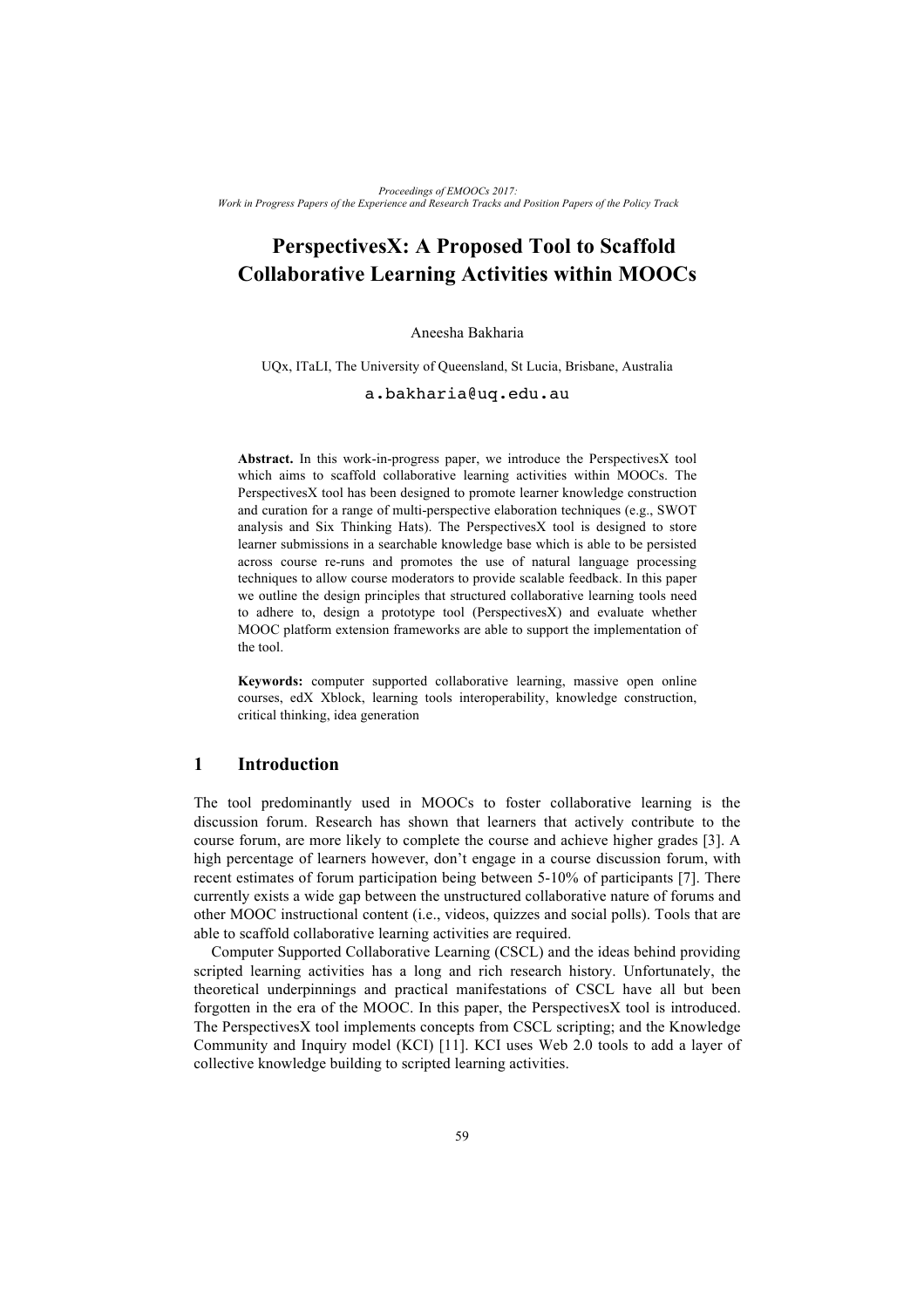# **2 The PerspectivesX Tool**

The PerspectivesX tool is able to scaffold a range of multi-perspective elaboration activities. The tool is designed to promote active participation from learners that are either not participating in a discussion forum or that are passive forum participants (i.e., only reading forum posts). PerspectivesX encourages learners to make a contribution and also makes it easy for learners to explore, review and curate other learners submissions. In a PerspectivesX activity, learners must think about a problem from an assigned or selected perspective and actively contribute their ideas to a knowledge base that is available to all course participants. Instructors can enable an optional curation layer that requires learners to collate ideas from fellow learners in order to complete the remaining perspectives of the activity. Curation is an important feature of the tool. Curation is a 21st century digital literacy that is able to facilitate the development of learner search and evaluation strategies as well as promote critical thinking, problem solving, and participation in networked conversations [10].

Example activities that the PerspectivesX tool is able to scaffold includes learner submissions for design projects (i.e., knowledge construction), reflective journal entries (i.e., critical thinking) and multi-perspective elaboration activities (i.e., idea generation). The suggested approach will be able to support a range of idea generation and multi-perspective activities such Strengths, Weakness, Opportunities and Threats (SWOT) analysis, Six Thinking Hats [4], Fishbowl [8] and SCAMPER [5].

# **3 Design Principles**

The design principles that underpin the PerspectivesX tool are outlined below:

- **Support the design of structured knowledge construction, critical thinking and multi-perspective elaboration activities.** Instructors should be able to design activities that are able to collate structured responses/submissions from learners. The types of responses required by learners should be exible and allow learners to submit multiple free text responses, media artifacts (e.g., images, infographics, slides, videos, etc) and links to external resources (e.g., website links). Within multi-perspective activities the instructor should be able to design activities that allow the learner to select a perspective or be randomly assigned to perspective.
- **Support opt-in and anonymous learner knowledge sharing.** Learners should not be forced to share their submissions with other course participants. Between 5-10% of learners are active discussion forum participants in a MOOC while a larger percentage of learners read forum posts (i.e. passive participation). Many learners may not feel confident making their submissions available to other learners in a non-anonymous environment. Submission should be mandatory in order to receive a participation grade but the learner should be able to opt-out of sharing or choose to be anonymous.
- **Support instructor moderation.** Course moderators need the ability to review and curate useful learner contributions. Curated content will help learners to focus their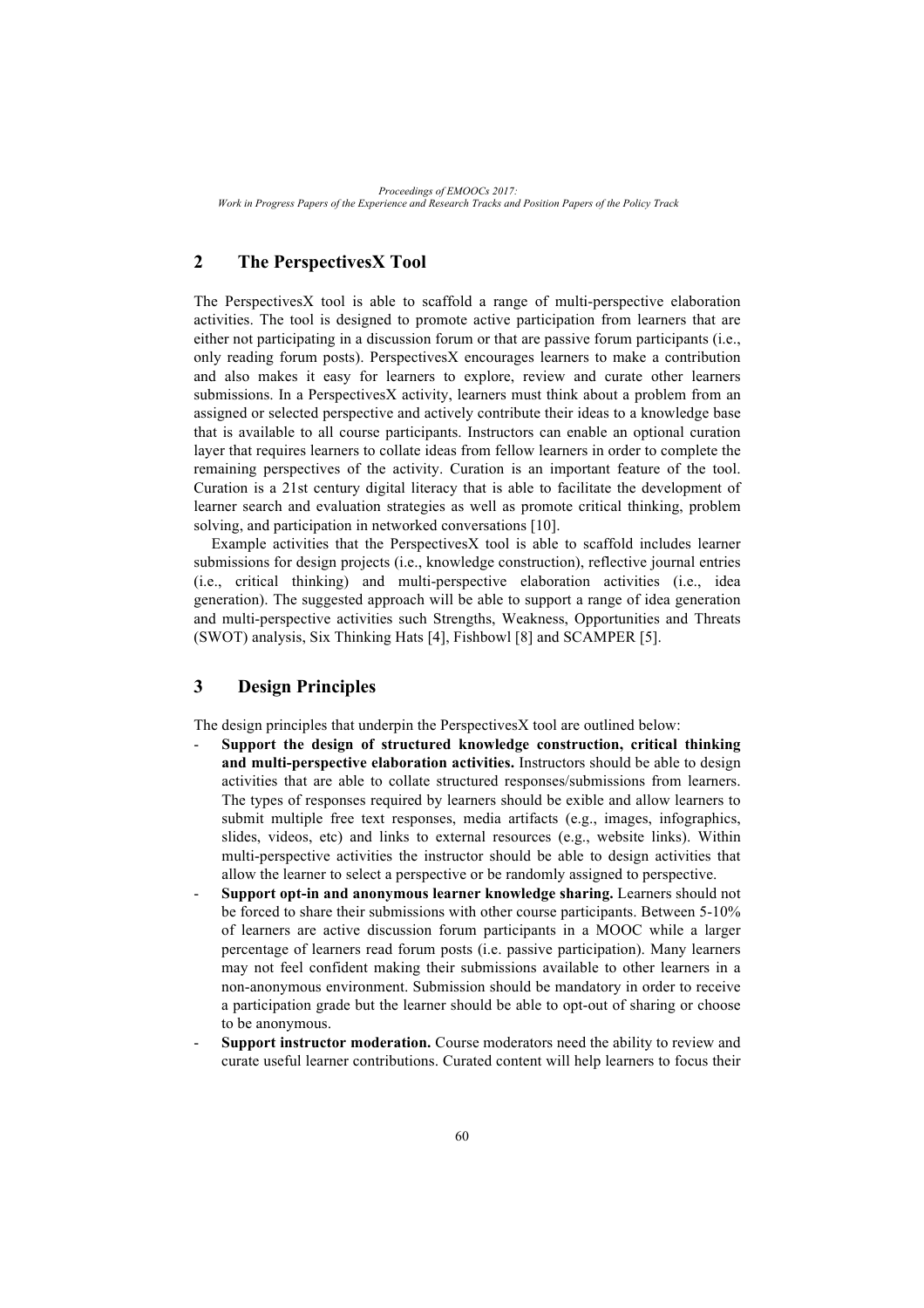attention on relevant and important submissions [2] from other learners. The learner should be able to view moderator highlighted content in an accessible and intuitive manner. This will give moderators the ability to use learner submitted work as a starting point to trigger active participation in a discussion forum.

- Support learner curation. The scripted collaborative activity should allow for the inclusion of a learner curation sub-activity. As an illustrative example, the collaborative activity might require the learner to submit a single section of a SWOT activity (e.g., strengths) and then at a later stage, curate content from other course participants for the other sections (e.g., weaknesses, opportunities and threats).
- Support temporal independence. Both paced and self-paced MOOCs should be able to include scaffolded collaborative learning activities. Learners should be able to contribute to the activity at any time as well as review and curate the submissions of other learners in a time independent manner. This is particularly important for self-paced MOOCs where learners are able to commence a course at any time and as a result would engage in collaborative learning activities at different times. Discussion forums within self-paced MOOCs are also less active, giving learners limited opportunities to either actively or passively participate in collaborative learning activities.
- **Support knowledge base growth across course re-runs**. Learner contributions should collectively form a knowledge base which becomes available across course re-runs o ered in a variety of delivery modes (i.e., paced and self-paced). Initial course runs often have a higher number of enrolled learners and more discussion forum activity as a result. Each MOOC re-run, begins with a refreshed discussion forum which results in community knowledge between courses being lost. Retaining student contributions will facilitate knowledge growth but also poses information retrieval problems. The interface used to display learner contributions will need to therefore include intuitive navigation, free text and tag based (i.e., folksonomy) search functionality.
- Facilitate the delivery of customised scalable feedback. While various Natural Language Processing (NLP) and Deep Learning algorithms exist, the ability to accurately grade and provide feedback for free text student submissions within MOOCs has not been realised. There are however, techniques that can be used scale feedback provided by instructors, moderators and tutors. These techniques rely on the similarity between learner submissions and are able to cluster similar learner responses together. Topic modeling using the Latent Dirichlet Allocation (LDA) [1] algorithm is a promising document clustering technique that can be used to find common topics in student submissions. Instructors, moderators and tutors can then view a summary of the topics that exist in learner submissions and provide feedback. Various applications using clustering to provide feedback at scale have been discussed by [9]. The topic modeling summary provides an additional way for learners to gain an overview of other student submissions and navigate the community constructed knowledge base.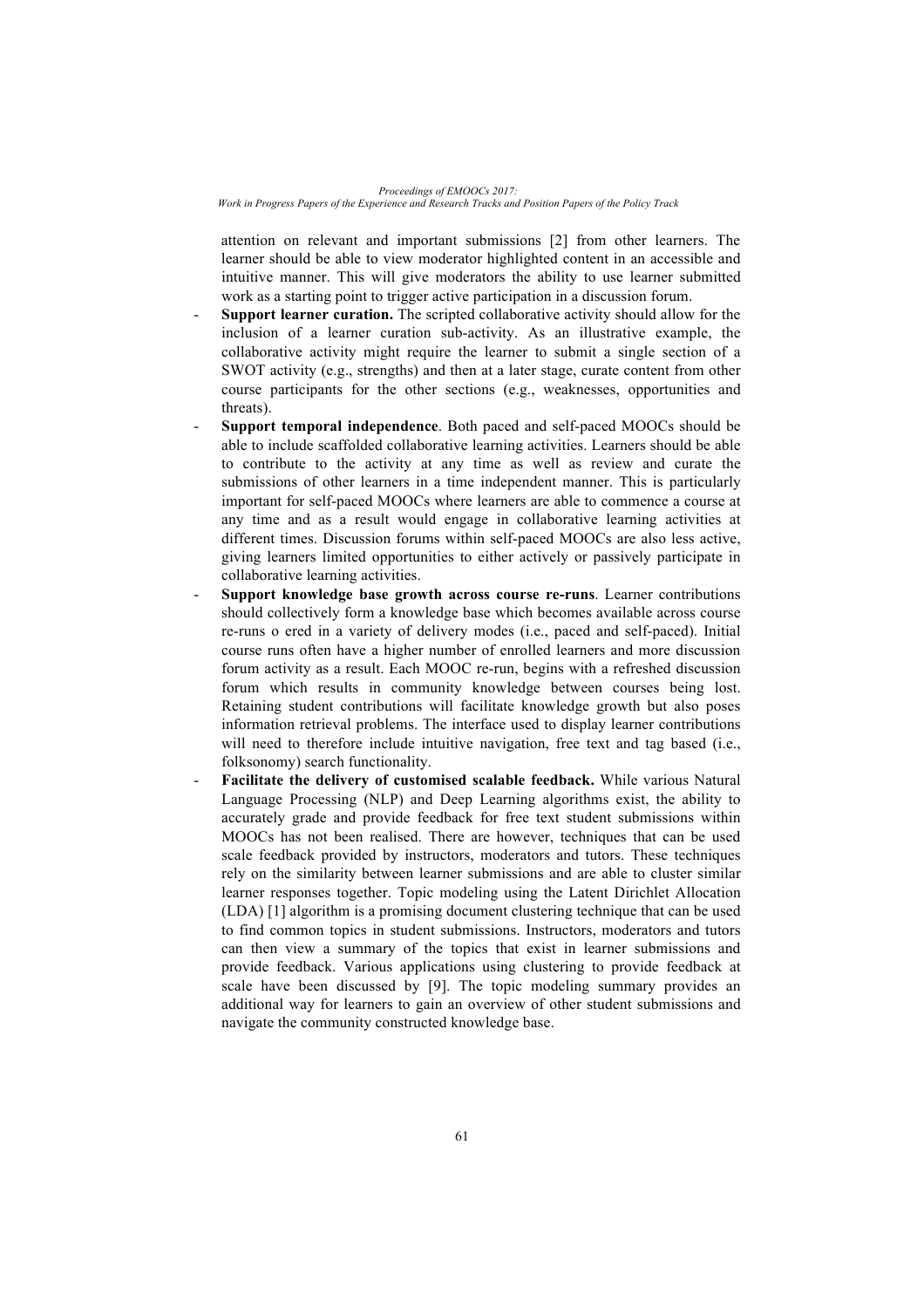# **4 Design Prototype**

In this section, screen mockups for a prototype that adheres to all of design principles listed in the previous section are presented. Most tools that support pedagogical scripting of CSCL employ a visual flowchart metaphor [6]. The flowchart metaphor allows the designer to sequence key stages in the activity and specify whether an individual or group will contribute to the activity. The flowchart metaphor provides a high level overview of the activity, but the instructor is still required to configure each stage of the activity. We take a declarative approach to the configuration of the activity, which both simplifies and reduces the steps required to use the tool. The declarative approach is encapsulated in a simple user interface that allows the instructor to configure the activity.

The activity creation interface (see Figure 1), allows instructors to choose a template and specify the activity configuration settings. The instructor can specify how learners contribute to the perspectives in an activity (i.e., the learner contributions section). Options are provided for the instructor to allow learners to choose a perspective, contribute to all perspectives, or be randomly assigned a perspective. The instructor is able to enable a curation stage and configure the knowledge base.

Central to the design of the PerspectivesX tool, is a structured template that instructors are able to create. It is envisaged that the tool will include standard templates for common activities such as Six Thinking Hats [4], SCAMPER [5] and Fish Bowl [8]. Instructors will also be able to create custom templates. As an example, a template can be created for a SWOT activity using a multi-perspective fieldset to include each text contribution field that is required (i.e., Strengths, Weaknesses, Opportunities and Threats). The interface to create a template is shown in Figure 2a.

An example learner submission user interface is displayed in Figure 2b. The fields that a learner is required to complete is dependent upon the settings the instructor has selected. In Figure 3, the learner has to select a perspective, enter their contribution and decide whether their contribution will be shared with other students. A knowledge base is displayed after a learner submits their perspective. The learner is able to see their contribution as well as view other student contributions that have similar or opposing views. Content curated by a moderator will be included.

## **5 Implementation Considerations: LTI Tool vs XBlock**

The PerspectivesX tool can either be implemented using the Learning Tools Interoperability (LTI) specification or as an XBlock for the Open edX platform.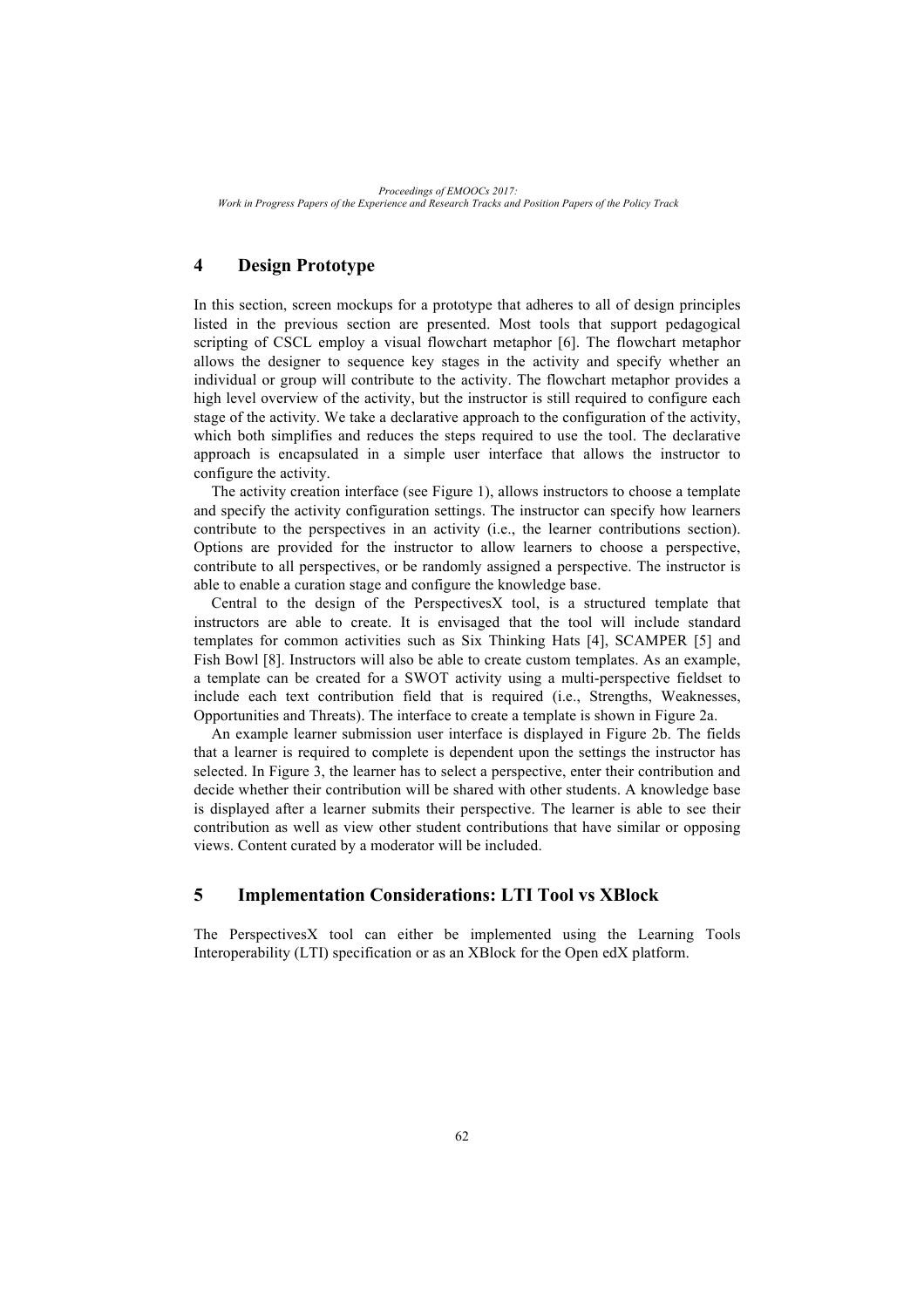|  | PerspectivesX: Add Activity |  |  |  |
|--|-----------------------------|--|--|--|
|--|-----------------------------|--|--|--|

| Title:                                | Self Driving Trucks SWOT Activity                                                                                                                                            |
|---------------------------------------|------------------------------------------------------------------------------------------------------------------------------------------------------------------------------|
| <b>Description:</b>                   |                                                                                                                                                                              |
| <b>Activity</b><br><b>Template:</b>   | <b>SWOT</b><br>Six Thinking Hats<br><b>Fish Bowl</b><br><b>SCAMPER</b>                                                                                                       |
| Learner<br><b>Contributions:</b>      | OR<br>Create Custom Template<br>Allow learners to choose a perspective<br>Allow Learners to contribute to all perspectives<br>Randomly assign a perspective for learners     |
| Learner<br><b>Curation:</b>           | Allow learners to choose a perspective to curate<br>Allow Learners to curate all perspectives<br>Randomly assign a perspective that learners have not attempted for curation |
| Knowledge<br><b>Base</b><br>Settings: | <b>V</b> Enable Search<br><b>Z</b> Use Topic Models to summarise learner submissions<br>Allow learners to view the knowledge base before a submission<br>Submit              |

**Fig. 1:** The instructor multi-perspective activity creation interface.

Opportunities @ Threats

| <b>Template Title:</b>                                        | Choose a perspective:                    |
|---------------------------------------------------------------|------------------------------------------|
| <b>SWOT</b>                                                   | Strengths Weaknesses O Opportunities Thr |
| <b>Description:</b>                                           |                                          |
| Template for Strengths, Weaknesses, Threats and Opportunities | <b>Perspective Contribution:</b>         |
| Multi-Perspective Fieldset:<br>+ Add New Perspective          | + Add New Item<br>Opportunity 1          |
| Strengths                                                     | Opportunity 2                            |
| Weaknesses                                                    | Opportunity 3                            |
| Threats                                                       | Opportunity 4                            |
| Opportunities                                                 |                                          |
|                                                               | Settings:                                |
| Save                                                          | Share with course participants           |
|                                                               | Submit<br>Save                           |

**Fig. 2:** Additional screen designs from the PerspectivesX tool. (Left) The multiperspective template creation interface. (Right) The learner contribution interface.

63